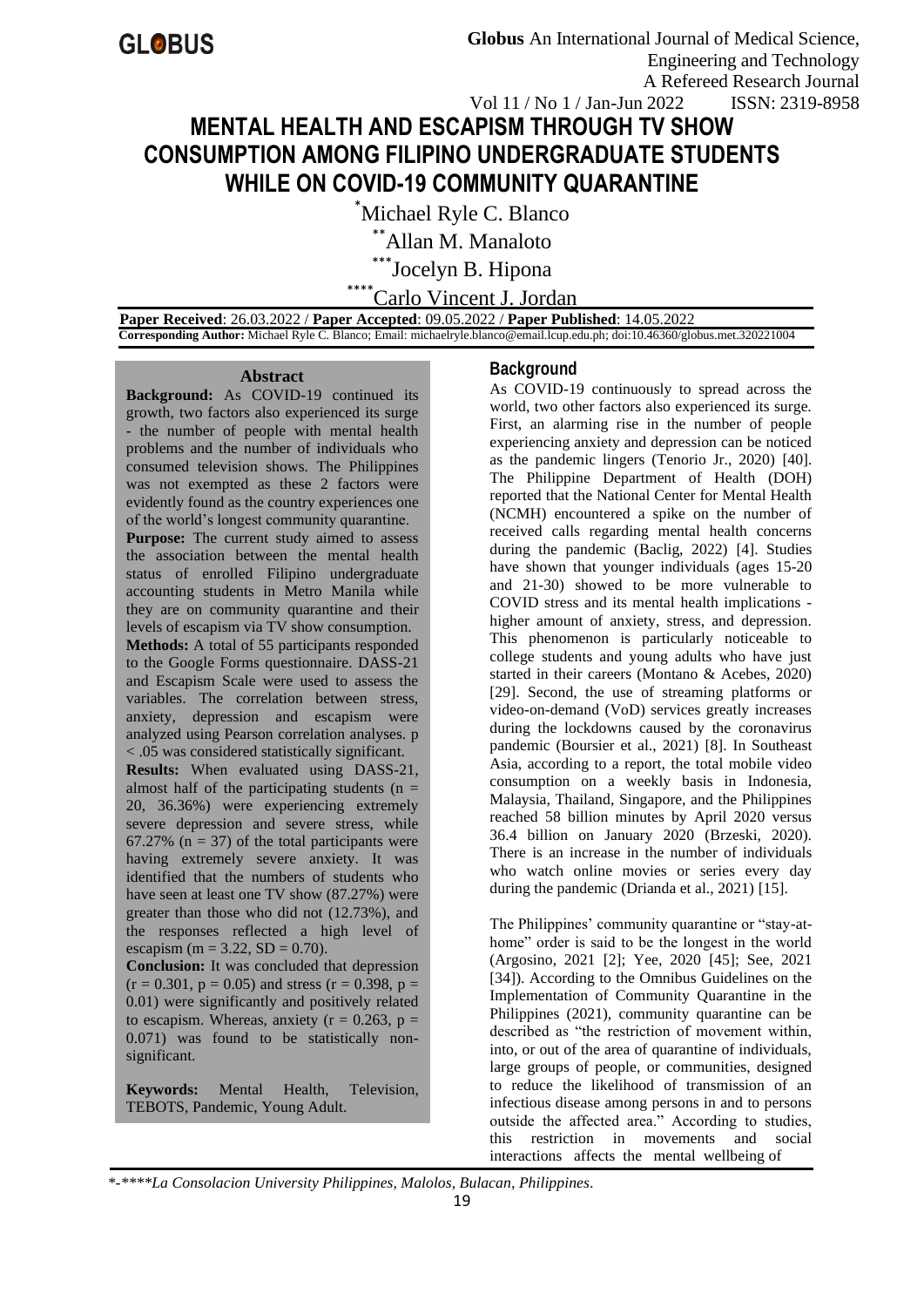individuals, particularly college students who are transitioning into adulthood (Cleofas, 2021) [11]. These effects on the wellbeing of an individual can be said to be caused by their loss of autonomy, isolation away from their loved ones, uncertainty and boredom, and loss of sense of meaning (Camitan IV, & Bajin, 2021 [10]). Once a person experienced challenges to their sense of self or feel inadequate with respect to whom he or she wants to be, there will be an increased motivation to seek temporary relief or escape to ease the perceived threat to their sense of who they are (Khoo et al., 2021 [25]; Slater et al., 2014 [35]).

Escapism has been used in psychological research as a term to describe emotion-focused coping with stress and a sort of defensive mechanism, which disregards external stressors responsible for stress or those that threatens individual's identity and self-control (Mičić & Musil, 2020 [28]). Theorists suggest that escapism can be both cognitive narrowing, which literatures and studies described in escapism experiences in suicide attempts, binge eating, and drug abuse, and as well as provide optimal experiences in connection with activity engagement (Stenseng et al., 2012 [37]; Baumeister, 1990 [5], 1991 [6]; Czikszentmihalyi, 1990 [13]). Furthermore, as suggested in the Regulatory Focus Theory (RFT: Higgins, 1997 [22], 1998 [23]), one of the viewpoints which motivate people in escape-facilitating activities is promotion focus. Promotion focus directs individuals towards activity engagement that promotes achievement of prospective positive experiences and nurturance of the self. This type of activity engagement can be defined as selfexpansion which is known to facilitate optimal functioning (Stenseng et al., 2012 [37]). To achieve this expansion, one escaping activity that is readily available and easily accessible to students and others is through television shows consumption (Slater et al., 2014 [35]; Wu & Holsapple, 2014 [44]; Panda & Pandey, 2017 [32]).

Studies have shown that individuals with depressive symptoms tend to enjoy consuming more TV shows as it distract them from negative emotions, give them happiness, and forget about difficult situations (Sriana et al., 2022 [36]). Even though most studies imply that "binge watching" is addictive and dangerous to one's health, according to a report, some students perceived it as a restorative experience (Panda & Pandey, 2017 [32]). Slater and colleagues (2014) proposed that story engagement has the capacity to temporarily expand the boundaries of the self (TEBOTS). The TEBOTS model's key premise is that our identities, self-concept, and image require constant effort to develop, maintain, defend, and enhance. During the COVID-19 pandemic when an

individual's identity is threatened, immersing ourselves in stories and consuming narrative entertainment, such as TV shows, offers another alternative in maintaining the self and promote coping with the source of the threat (Khoo et al., 2021 [25]). Temporary expansion of the boundaries of the self is a proposed explanation for our basic desire for narratives (Slater et al., 2014). Several theorists explained that narrative experience is said to be used to escape from self (Green, 2005 [20]), even likening it as a kind of vacation which is usually a break from a routine that has become tedious. It is compared to a mental simulation of entering different worlds in the mind of the reader or viewer which are inherent when entering into a narrative such as a book, play, movie or even television shows (Oatley, 2002 [31]). The act of watching TV or television shows consumption provides people with pleasurable experiences lived through a story (Woodside, 2010 [43]). Given the limitations imposed by COVID quarantine measures, when immersed deeply in a story it can transport people across various times, places, and social situations allowing temporary escape and satisfaction of their autonomy needs (Van Laer et al., 2014 [41]; Slater et al., 2014 [35]; Irimiás et al., 2021 [24]). Furthermore, narrative experiences through TV shows can fulfil their need for competence and agency by relating and identifying to story characters through simulated social relationships and can even provide individuals with prestige if identified with successful characters. This vicarious personal and social experience through narrative engagement by watching TV shows not only contribute to recovery from stress with its escapist motivation but even provide potential personal growth as it allows individual to explore new ideas, increase knowledge, and enrich one's perspective on contexts and situations (Slater et al., 2014 [35]; Halfmann & Reinecke, 2021 [21]; Khoo et al, 2021 [25]; Boursier et al., 2021 [8]).

Although there are studies revealing that escapist entertainment use helps to reduce emotional and cognitive strains and promotes expansion beyond the borders of self, studies mentioning its beneficial effects, particularly TV shows consumption, is still lesser than those with the negative view that tend to classify escapist media use as dysfunctional (Halfmann & Reinecke, 2021 [21]). However, recent studies have shown that during the time of pandemic, people, especially college students, cope more through watching TV and that those who felt greater identity threat from the COVID pandemic experienced greater boundary expansion when consumed TV shows, regardless of genre, which in result encouraged them to find more positive meaning in the pandemic (Boursier et al., 2021 [8]; Vitales et al., 2021 [42]; Khoo et al., 2021 [25]).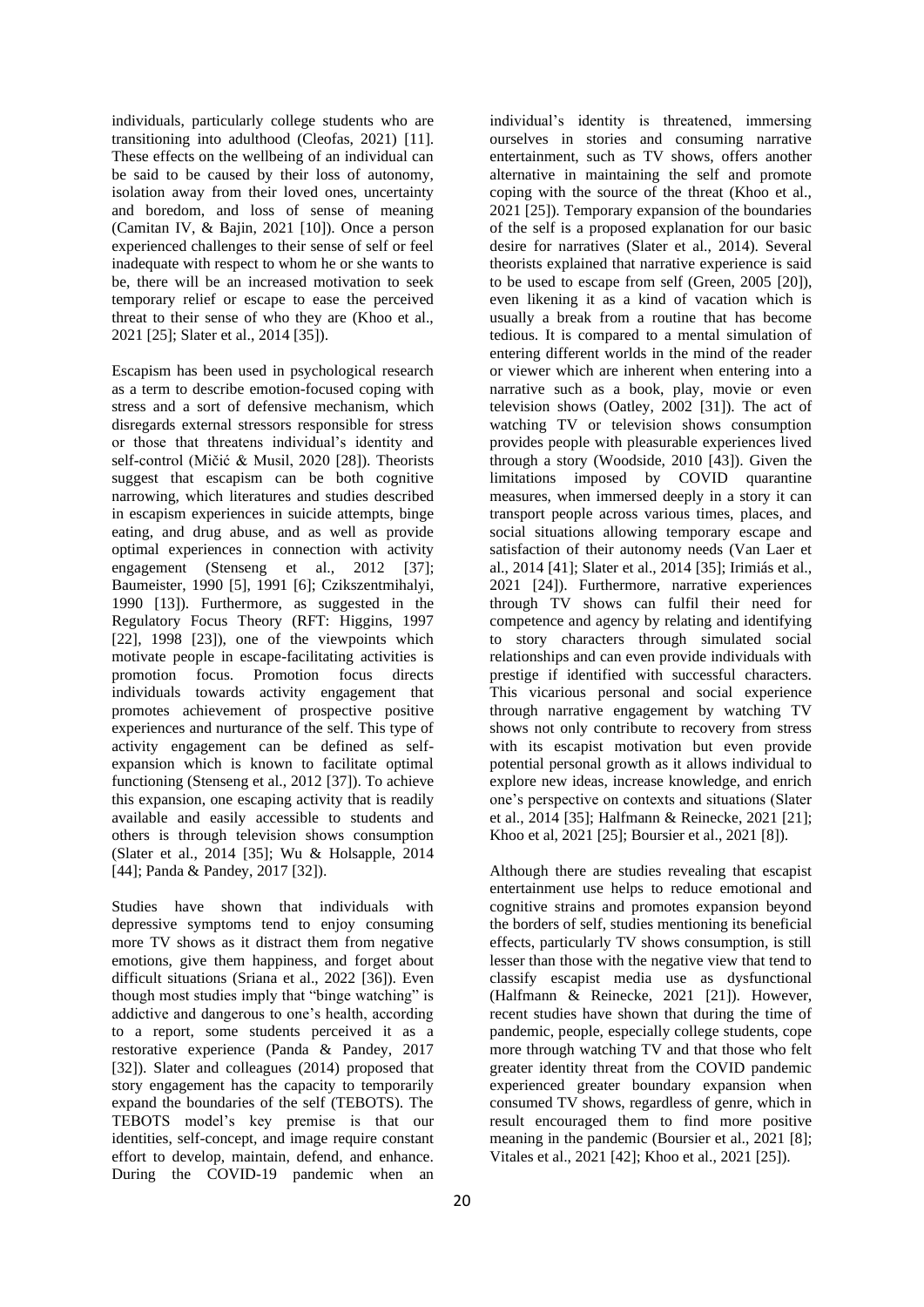This study sought to identify the mental health status of young adults, specifically Filipino undergraduate accounting students, while on community quarantine during the COVID-19 pandemic and its association with escapism through TV shows consumption. Through this study, the researcher aspired that it can add to the literature, studies, and bodies of work of other researchers on the beneficial effects of television consumption in coping from mental health concerns.

# **Methods**

#### **Research Design**

The study employed a quantitative descriptive/ correlational design as it tried to find the association between the mental health statuses of young adults while on community quarantine and their levels of escapism through TV show consumption. In this design, only the association between the two variables were measured and described and information about variables were collected without changing the environment or manipulating any variables to prevent assessing cause and effect (Drummond, & Murphy-Reyes, 2018 [16]).

#### **Respondents of the Study**

A total of 55 enrolled Filipino undergraduate accounting students in Metro Manila participated in the study, which exceeded the determined minimum sample size of an unknown population based from n-omega or Multistage Non-finite Population method (MNP: Louangrath, 2014 [26]) which is approximately at 34 with 95% confidence level and 0.05 allowable error. Majority of the sample comprised of female students (69.1%) with sixteen males (29.1%) and one who opted not to say their sex (1.8%). Population size for the research is unknown as no data was available on the precise number of enrolled Filipino undergraduate accounting students in Metro Manila. This location was chosen as it is one of the defined metropolitan areas in the Philippines and for a number of educational institutions offering the program in this particular area.

Snowball sampling technique was implemented by sending a link of the Google Forms questionnaire through social media accounts of various accounting students enrolled in Metro Manila. Respondents were encouraged to share the link to their fellow students as many as possible to assist in gaining the maximum number of respondents. The online survey accepted responses for 5 days during the latter part of February 2022.

# **Research Instrument**

The researcher utilized two different types of questionnaires for the study. First, the respondents' mental health status was measured using Lovibond & Lovibond's Depression, Anxiety and Stress Scale - 21 items (DASS-21). This scale has been demonstrated to be a reliable and valid measure in assessing mental health in Filipinos and was previously used in research related to the COVID-19 pandemic (Tee et al., 2020 [38]; Tee et al., 2021 [39]). DASS-21 is a set of three self-report scales with 7 items in each scales designed to determine the emotional states of depression, anxiety and stress (Coker et al., 2018 [12]). Respondents were asked to use 4-point severity/frequency scales to rate the extent to which they have experienced each state, then scores for Depression, Anxiety and Stress were calculated by summing the scores for the relevant items. Recommended cut-offs for conventional severity labels (normal, moderate, severe) were also identified through DASS-21. In a study conducted in the Philippines by Bello et al. (2011) [7], the internal consistency of this scale has an estimate value of 0.95. Also, in a study by Coker et al. (2018) [12], it showed its reliability with an excellent Cronbach's alpha values of 0.81, 0.89 and 0.78 for the subscales of depressive, anxiety and stress respectively.

Second, Escapism Scale (Wu, & Holsapple, 2014 [44]; Gao et al., 2017 [19]) was used to measure the level of escapism. As there is still no established measure of escapist media use in general, through review of literature, this scale was found to be used to measure escapism in earlier researches dealing with escapism from real-world life events using internet services such as VoD (Meier et al., 2018 [27]; Fernandes et al., 2020 [18]; Fernandes et al., 2021 [17]). This short scale consists of four items which are to be rated on a four-point Likert scale ranging from "Strongly disagree =  $1"$  to "Strongly agree =  $4"$  (Fernandes et al., 2021 [17]). A higher score in the scale indicates higher level of escapism (Atış Akyol et al., 2021 [3]). In a recently conducted study with Filipino participants, this scale was found to have strong internal reliability with Cronbach's alpha value of 0.92 (Fernandes et al., 2020 [18]).

#### **Statistical Treatment of Data**

The results were processed using IBM® SPSS® Statistics version 17. In order to address the research questions, descriptive statistics were calculated in the form of means, standard deviations, frequencies, and percentages of all the scales and subscales. The correlation between stress, anxiety, depression and escapism were analyzed using Pearson correlation analyses. p value < .05 was considered statistically significant.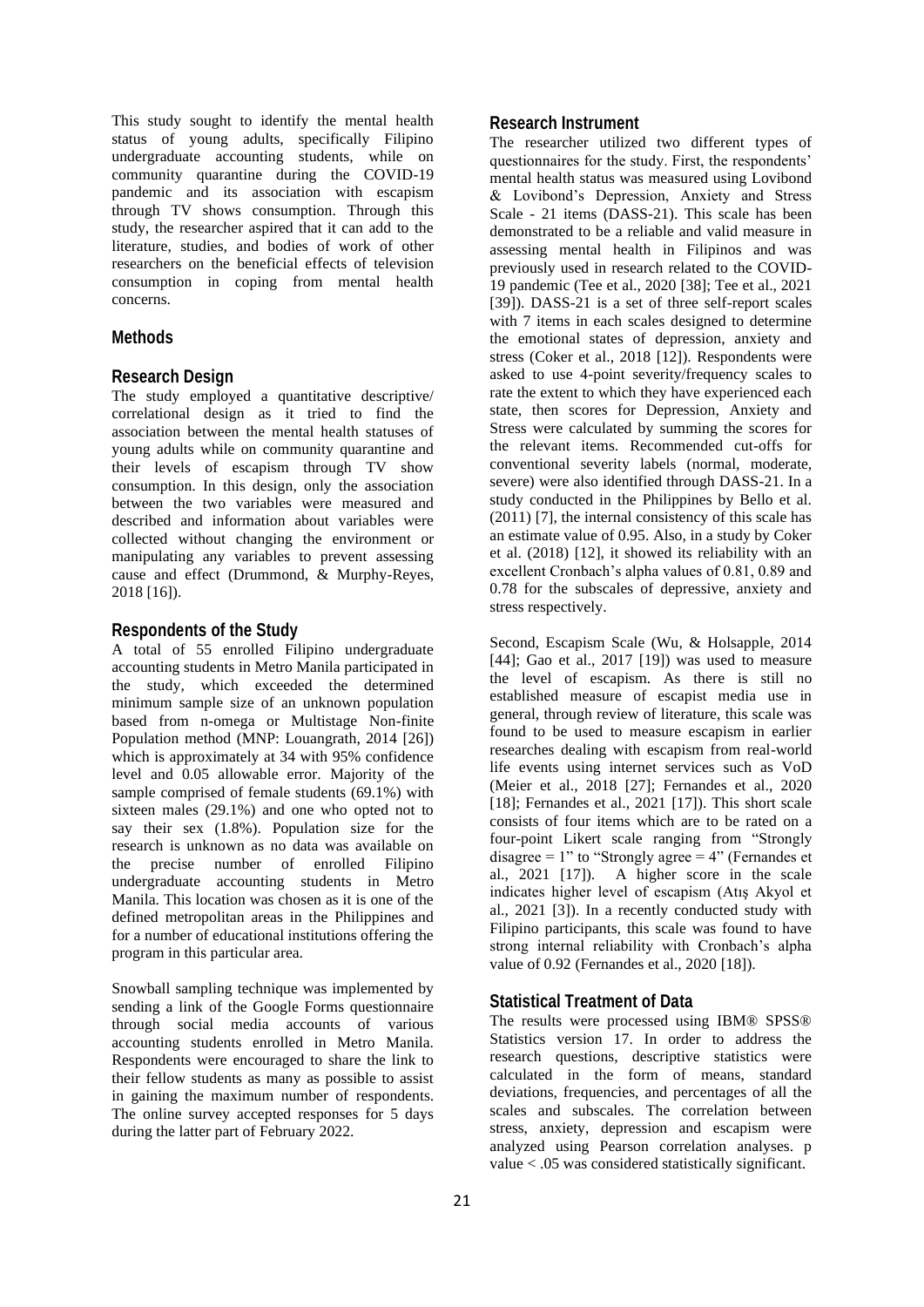#### **Ethical Considerations**

The voluntary consent statement was obtained as it was presented on the first screen of the Google Forms questionnaire. There were no serious risks identified in participating in this study and the respondents had an option to withdraw anytime from the study without any obligations. The identity of the respondents, if mentioned and all pertinent information will be kept private and confidential. Further, the study made sure to adhere to the Philippine Data Privacy Act of 2012.

# **Results**

Recent literature and studies have shown that the continuous "lockdown" and quarantine mandates due to the coronavirus pandemic had a great impact with people's mental health, specifically to young adults (Tenorio Jr., 2020; Baclig, 2022; Montano & Acebes, 2020). As the country with one of the longest "stay-at-home" orders in the world, the Philippines is not exempted to this phenomenon (Yee, 2020; See, 2021). The study's survey questionnaires were disseminated during the latter part of February 2022 when Metro Manila, the selected sample's locale was under the country's community quarantine classification of alert level 2. Even though this quarantine classification is less strict and allows intrazonal and interzonal movement provided that persons are vaccinated, prohibitions in terms of venue capacity are still

being observed and educational institutions in the country are still conducting online classes. These kinds of limitations result to disruptions in people's daily lives and to their psychological state with the unmet needs, particularly to college students (Khoo et al., 2021), which reflected in the results of this study.

**Table 1** illustrated that majority of the participants, who are undergraduate accounting students enrolled in Metro Manila, were experiencing mental health concerns. Almost half or 20 over 55 undergraduate accounting students (36.36%) were having extremely severe depression and severe stress when assessed through DASS-21. While, 37 (67.27%) of these students were experiencing extremely severe anxiety. It can also be noted that there were still participants who fell under the normal level, albeit lesser frequency compared to those who were identified with other higher severity levels. This result is congruent with the recently conducted studies that Filipino college students or younger individuals were more vulnerable to mental health implications like higher amount of anxiety, stress, and depression due to the uncertainty of the COVID-19 pandemic and the continuous quarantine measures that disrupts the known normal routine which then produce threats to their individual identity (Montano & Acebes, 2020; Cleofas, 2021; Khoo et al., 2021).

|                                   | <b>Depression</b> |            | <b>Anxiety</b>   |            | <b>Stress</b>    |            |
|-----------------------------------|-------------------|------------|------------------|------------|------------------|------------|
| <b>Interpretation</b>             | <b>Frequency</b>  | Percentage | <b>Frequency</b> | Percentage | <b>Frequency</b> | Percentage |
| <b>Normal</b>                     | 6                 | 10.91      | 5                | 9.09       | 10               | 18.18      |
| Mild                              |                   | 1.82       |                  | 1.82       | 9                | 16.36      |
| <b>Moderate</b>                   | 17                | 30.91      | 8                | 14.55      | 6                | 10.91      |
| <b>Severe</b>                     | 11                | 20.00      | 4                | 7.27       | 20               | 36.36      |
| <b>Extremely</b><br><b>Severe</b> | 20                | 36.36      | 37               | 67.27      | 10               | 18.18      |
| <b>Total</b>                      | 55                | <b>100</b> | 55               | <b>100</b> | 55               | 99.99      |

# **Table 1: Mental Health Status of The Participants Using DASS-21**

Studies have shown that when an individual's identity is threatened or they feel inadequate with respect to whom they want to be, there will be an increase motivation to seek temporary escape (Khoo et al., 2021). One escape-facilitating activity that college students or young adults engaged more with is through watching TV shows (Khoo et al., 2021; Sriana et al., 2022; Panda & Pandey, 2017; Boursier et al., 2021). Results in this study provided in **Table 2** agreed with the previous researches, as  $87.27\%$  (n = 48) of this study's participants have seen at least one TV show in the past month while they are in community

quarantine, whereas only 12.73% ( $n = 7$ ) of them have not seen any and performed other activities. In a study conducted by Vitales and colleagues (2021), it has also been found out that majority of Generation Z Filipinos' main psychologicalspiritual coping strategy to cope with COVID stress is through watching TV. One possible factor that affected this result might be the easy access, availability, and the variety of contents that watching television shows provide while inside one's homes (Panda & Pandey, 2017; Boursier et al., 2021; Wu & Holsapple, 2014).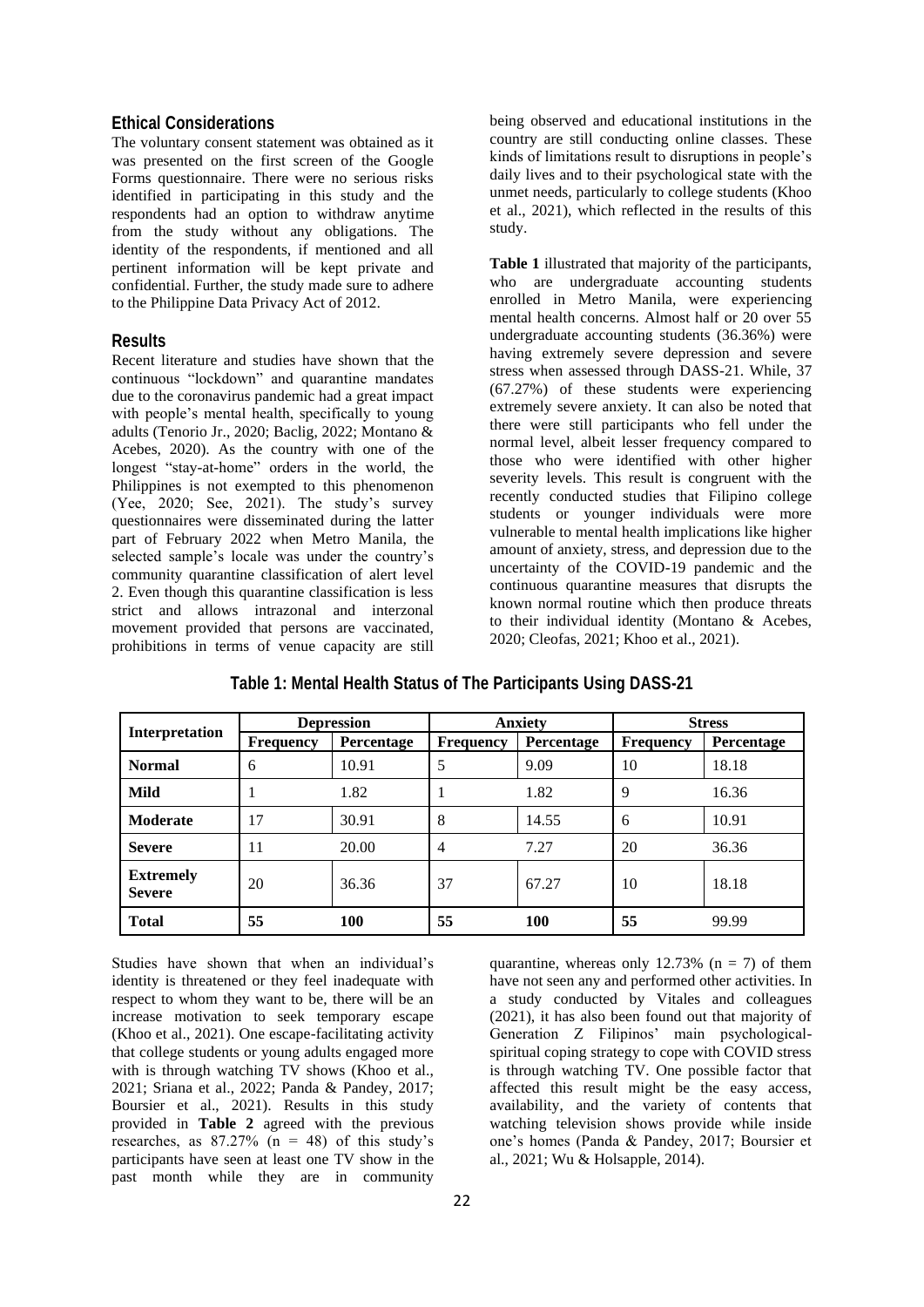| <b>TV Shows Watched</b> | <b>Frequency</b> | <b>Percentage</b> |
|-------------------------|------------------|-------------------|
| One or more             | 48               | 87.27             |
| <b>None</b>             |                  | 12.73             |
| <b>Total</b>            | 55               | 100.00            |

**Table 2: TV Shows Watched in The Past Month While on Community Quarantine**

As watching television shows and consuming narrative entertainment offers a temporary escape, as shown in **Table 3**, it has been found out that the average responses of the participants who consumed television shows yielded high level of escapism ( $m = 3,22$ ,  $SD = 0.70$ ) when measured through the Escapism Scale. Since the computed SD value is less than 1, the responses from all items were homogenous and that the participants had common view regarding the given statements in the Escapism Scale. This provides that people with unstable mental health would watch television shows more as its narrative experience provides them with pleasurable experiences lived through a story and relieves the perceived threat to their sense of self (Sriana et al., 2022; Slater et al., 2014; Khoo et al., 2021). Escapism is said to either provide cognitive narrowing or self-expansion (Stenseng et al., 2012); however, in this study, one possible factor with the result's high level of escapism is because it allows individuals to escape and expand through their imagination via TV shows as a form of probable mobility because of the limitations given by the prolonged lockdowns or quarantines, as Filipinos are known to have continuous desire to be transported in their imaginaries (Sanchez, 2014).

|                  | <b>Description</b>                                                                        | Mean | <b>Standard</b><br><b>Deviation</b> | Verbal<br>Interpretation         |
|------------------|-------------------------------------------------------------------------------------------|------|-------------------------------------|----------------------------------|
| 1.               | Watching TV show/series helps me escape from the<br>world of reality.                     | 3.31 | 0.69                                | <b>Strongly Agree</b>            |
| $\overline{2}$ . | Watching TV show/series helps me escape from<br>problems and pressures.                   | 3.19 | 0.82                                | Agree                            |
| 3.               | Watching TV show/series helps me escape from things<br>that are unpleasant and worrisome. | 3.25 | 0.70                                | Agree                            |
| 4.               | Watching TV show/series makes me feel as if I am in a<br>different world of reality.      | 3.14 | 0.82                                | Agree                            |
|                  | Average                                                                                   | 3.22 | 0.70                                | High Level of<br><b>Escapism</b> |

The TEBOTS model proposed by Slater et al. (2014), explained our basic desire for narratives such as immersing ourselves in stories and consuming narrative entertainment like TV shows. Escaping through watching television shows offers another alternative in maintaining the self and coping with the threat while our movements are limited brought about by the COVID-19 situation. In the present study, the TEBOTS model can be reflected in the data at **Table 4** as it confirmed that there is a correlation between the status of mental health – depression ( $r = 0.301$ ,  $p = 0.05$ ) and stress  $(r = 0.398, p = 0.01)$ , with the level of escapism through TV shows consumption among enrolled Filipino undergraduate accounting students in Metro Manila. Since the p value computed is less than 0.05, the null hypothesis was rejected. Whereas, anxiety ( $r = 0.263$ ,  $p = 0.071$ ) was found to be not statistically related. Young adults, especially college students who are experiencing identity threat and mental health concerns brought by the effects of COVID-19, cope more through watching TV shows as they escape and expand while the pandemic continues.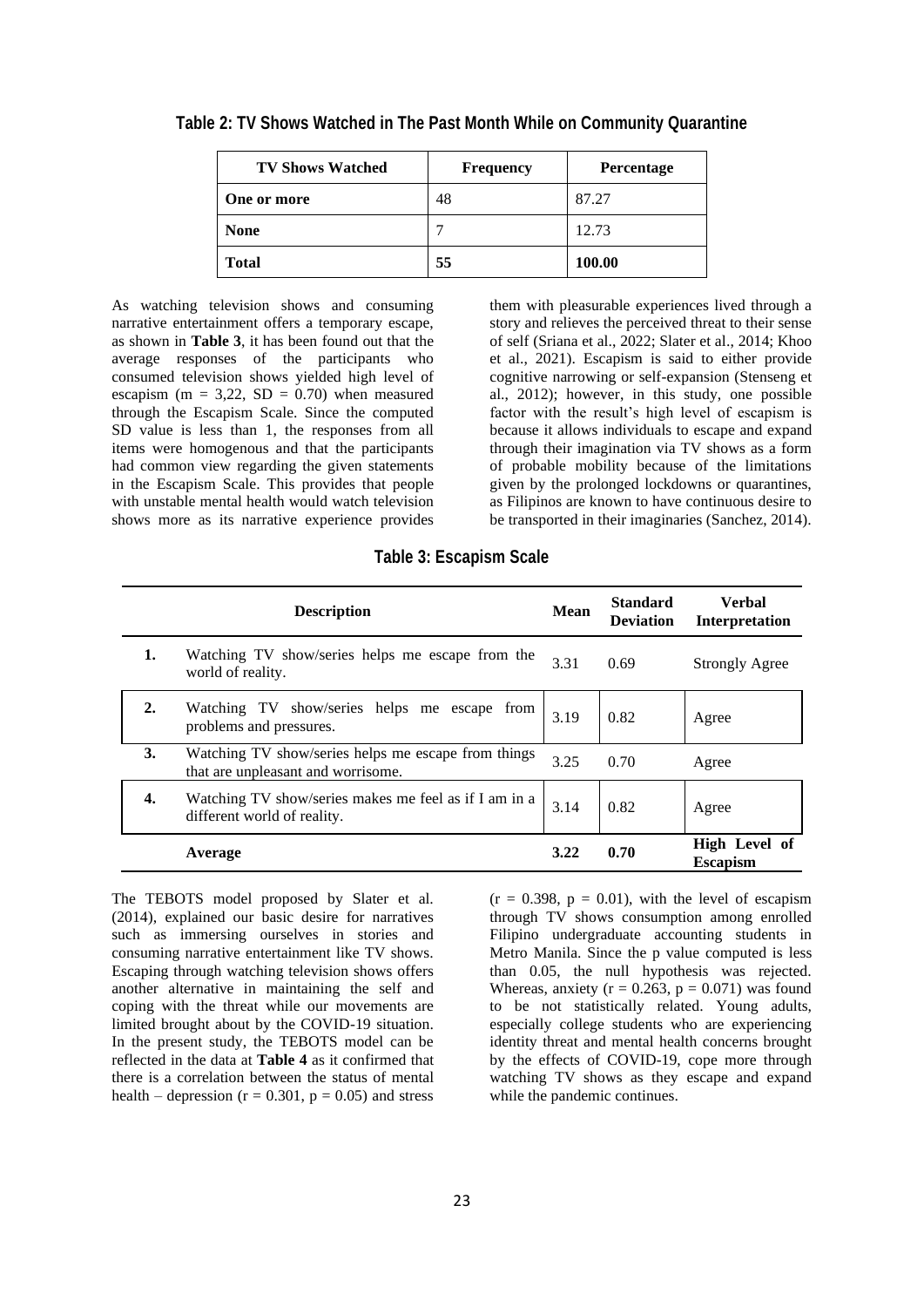|                                                             |                            | <b>Depression</b> | <b>Anxiety</b> | <b>Stress</b> | <b>Escapism</b> |
|-------------------------------------------------------------|----------------------------|-------------------|----------------|---------------|-----------------|
| <b>DEPRESSION</b>                                           | <b>Pearson Correlation</b> |                   | $.797***$      | $.719**$      | $.301*$         |
|                                                             | Sig. (2-tailed)            |                   | .000           | .000          | .038            |
|                                                             | N                          | 55                | 55             | 55            | 48              |
| <b>ANXIETY</b>                                              | <b>Pearson Correlation</b> | $.797**$          |                | $.688**$      | .263            |
|                                                             | Sig. (2-tailed)            | .000              |                | .000          | .071            |
|                                                             | N                          | 55                | 55             | 55            | 48              |
|                                                             | Pearson Correlation        | $.719**$          | $.688***$      |               | $.398**$        |
| <b>STRESS</b>                                               | $Sig.$ (2-tailed)          | .000              | .000           |               | .005            |
|                                                             | N                          | 55                | 55             | 55            | 48              |
| <b>ESCAPISM</b>                                             | <b>Pearson Correlation</b> | $.301*$           | .263           | $.398***$     |                 |
|                                                             | $Sig. (2-tailed)$          | .038              | .071           | .005          |                 |
|                                                             | N                          | 48                | 48             | 48            | 48              |
| ** Correlation is significant at the 0.01 level (2-tailed). |                            |                   |                |               |                 |

| Table 4: Correlation Values Between The Mental Health Status and Escapism Through TV Shows |
|--------------------------------------------------------------------------------------------|
| <b>Consumption of Filipino Accounting Students.</b>                                        |

Correlation is significant at the 0.05 level (2-tailed).

#### **Conclusion**

In the present study, it showed that the mental health status of undergraduate students, particularly those who are experiencing stress and depression, was associated with high level of escapism through TV shows consumption. As provided by previous literature and studies, those who are depressed and experiencing threat to their self-identity tend to consume narrative entertainment or watch television shows more to escape and expand because of the limitations imposed by the quarantine measures due to COVID-19. Educators and health care providers should look at watching TV shows in a positive note and look for ways to fully utilize this technology as majority of young adults and students consume this kind of activity whenever they are experiencing mental health problems.

One of the identified limitations of this study is its sample. The sample is focused only in one specific locale and the different provinces and regions of the Philippines have been differently affected by the COVID-19 pandemic, therefore limiting the generalizability of the present results.

One of the researcher's goals is to support earlier studies that escapist media use such as consuming TV shows can be beneficial in improving one's mental health, most especially as it is economical, accessible, and readily available for mass consumption. As the study presented how the level of escapism is connected with two primary mental health concerns of Filipino young individuals in a limited time frame, it is recommended that a longitudinal study be conducted in order to fully analyze their association. Also, as the researcher only sought for the association between the mental

health status of those who are in community quarantine and the level of escapism through TV shows consumption and not the cause and effect of the two variables, the researcher highly suggests future researches to expand the limitations of this study for us to fully identify the possible benefits of escapist media use.

Lastly, using the TEBOTS model in escapist media use could break the stigma that coping through watching TV shows is dysfunctional. In the case of Filipinos, it is possible with our culture that engaging in escape-facilitating activities such as watching television shows is not entirely cognitive narrowing but as our means to expand. This study could be a stepping stone in future researches to fully use the TEBOTS model, specifically in the Philippine settings, given the fact that we are one of the countries in Southeast Asia who greatly consumes narrative entertainments and television shows.

Despite the limitations of the present study, the present findings will add to the literature, studies, and bodies of work implicating the possible beneficial effects of consuming television shows in a person's mental wellbeing and hopefully help in decreasing the stigma of coping thru watching TV.

## **Conflicts of Interest Disclosure**

The authors declare there are no significant competing financial, professional, or personal interests that might have influenced the performance or presentation of the work described in this manuscript.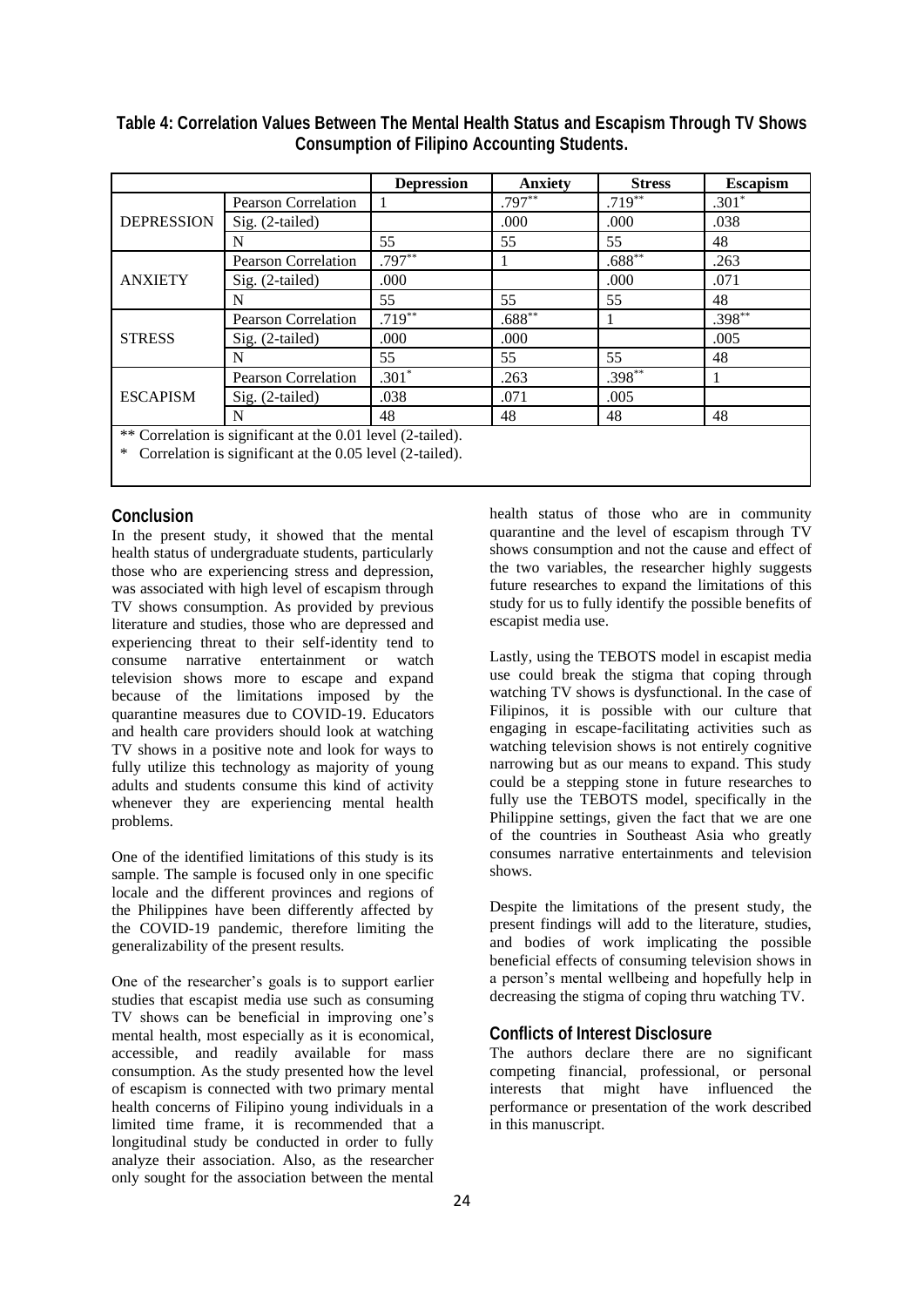# **Acknowledgement**

The authors would like to extend their sincere gratitude and deepest appreciation to their affiliations and to the participants that led to the possible accomplishment of this research work.

# **References**

- 1. (2021, September 23). "Inter-Agency Task Force for the Management of Emerging Infectious Diseases", Omnibus Guidelines on the Implementation of Community Quarantine in the Philippines. https://www.officialgazette.gov.ph/2021/09/23 /omnibus-guidelines-on-the-implementationof-community-quarantine-in-the-philippineswith-amendments-as-of-september-23-2021/
- 2. Argosino, F., (2021). "COVID-19 response: A timeline of community quarantine, lockdowns, alert levels". Manila Bulletin. https://mb.com.ph/2021/11/09/covid-19 response-a-timeline-of-community-quarantinelockdowns-alert-levels/
- 3. Atış Akyol, N., Atalan Ergin, D., Krettmann, A.K. and Essau, C.A., (2021). "Is the relationship between problematic mobile phone use and mental health problems mediated by fear of missing out and escapism?". Addictive Behaviors Reports, 14, 100384.

https://doi.org/10.1016/j.abrep.2021.100384

- 4. Baclig, C., (2022). "Mental health in a time of pandemic: The invisible suffering". Inquirer.net. https://newsinfo.inquirer.net/1544354/mentalhealth-in-a-time-of-pandemic-the-invisiblesuffering
- 5. Baumeister, R.F., (1990). "Suicide as escape from self". Psychological Review, 97, 90–113.
- 6. Baumeister, R.F., (1991). "Escaping the self: Alcoholism, spirituality, masochism, and other flights from the burden of selfhood". New York, NY: Basic Books.
- 7. Bello, A.M., Robles, J.N., Sarmiento, A.F., Tuliao, A.P. and Reyes, R.C., (2011). "Motivation, cognitive, and affective factors that predict smoking relapse: A cross-sectional study in a Filipino sample". Journal of Smoking Cessation, 6(1), 17-24.
- 8. Boursier, V., Musetti, A., Gioia, F., Flayelle, M., Billieux, J. & Schimmenti, A., (2021). "Is watching TV series an adaptive coping strategy during the COVID-19 pandemic?", Insights from an Italian community sample. Frontiers in psychiatry, 12, 554.
- 9. Brzeski, P., (2020). "Netflix Consumption Surges 115 Percent in Southeast Asia Amid Virus Lockdowns". The Hollywood Reporter. https://www.hollywoodreporter.com/business/ business-news/netflix-consumption-surges-

115-percent-southeast-asia-virus-lockdowns-1291075/

- 10. Camitan IV, D.S. & Bajin, L.N., (2021). "The Importance of Well-Being on Resiliency of Filipino Adults During the COVID-19 Enhanced Community Quarantine: A Necessary Condition Analysis". Frontiers in psychology, 12, 908.
- 11. Cleofas, J.V., (2021). "Life interruptions, learnings and hopes among Filipino college students during COVID-19 pandemic". Journal of Loss and Trauma, 26(6), 552-560.
- 12. Coker, A., Coker, O. & Sanni, D., (2018). "Psychometric properties of the 21-item Depression Anxiety Stress Scale (DASS-21)". African Research Review. 12, 135. 10.4314/afrrev.v12i2.13.
- 13. Csikszentmihalyi, M., (1990). "Flow: The psychology of optimal experience". New York, NY: Harper Collins.
- 14. DASS-21. "Depression, Anxiety and Stress Scale - 21 items", Retrieved from https://maic.qld.gov.au/wpcontent/uploads/2016/07/DASS-21.pdf
- 15. Drianda, R.P., Kesuma, M. & Lestari, N.A.R., (2021). "K-Wave Content as a Source of Comfort During Coronavirus Widespread in Indonesia". Proceedings of the International Conference on Economics, Business, Social, and Humanities (pp. 17-18).
- 16. Drummond, K.E. and Murphy-Reyes, A., (2018). "Nutrition Research: Concepts & Applications". Jones & Bartlett Learning.
- 17. Fernandes, B., Aydin, C., Uzun, B., Tan-Mansukhani, R. & Biswas, U.N., (2021). "Psychometric properties of the compulsive internet use scale among adolescents in India, Philippines and Turkey". Addictive Behaviors Reports, 13.
- 18. Fernandes, B., Biswas, U.N., Tan-Mansukhani, R., Vallejo, A. & Essau, C.A., (2020). "The impact of COVID-19 lockdown on internet use and escapism in adolescents". Revista De Psicologia Clinica Con Ninos y Adolescentes, 7(3), 59-65.
- 19. Gao, W., Liu, Z. & Li, J., (2017). "How does social presence influence SNS addiction? A belongingness theory perspective". Comput. Hum. Behav., 77, 347-355.
- 20. Green, M., (2005). "Transportation into narrative worlds: Implications for the self", In T. Tesser, J. Wood & D. Stapel, (Eds.), On building, defending, and regulating the self (pp. 53-76). New York, NY: Taylor & Francis.
- 21. Halfmann, A. & Reinecke, L., (2021). "Bingewatching as case of escapist entertainment use". The oxford handbook of entertainment theory (pp. 181-203). Oxford: Oxford University Press.